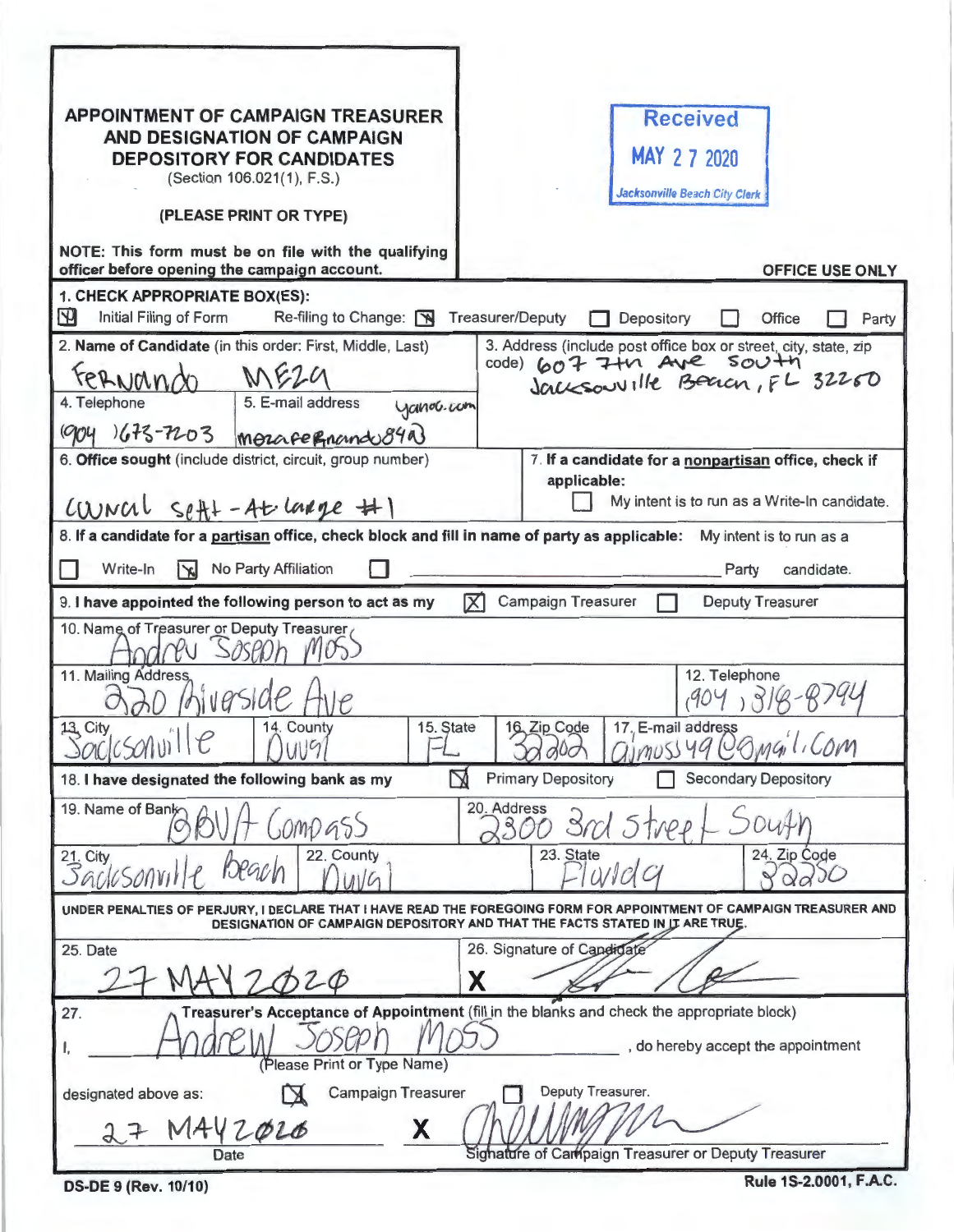OFFICE USE ONLY **STATEMENT OF**  Received **CANDIDATE**  MAY 2 7 2020 (Section 106.023, F.S.) (Please print or type) Jacksonville Beach City Clerk ·- FRINARO I, candidate for the office of  $l_{\text{OMMCL}}$  seat #1, A+-LapGE have been provided access to read and understand the requirements of Chapter 106, Florida Statutes. MAY 202 x Signature of Candidate Each candidate must file a statement with the qualifying officer within 10 days after the Appointment of Campaign Treasurer and Designation of Campaign Depository is filed. Willful failure to file this form is a first degree misdemeanor and a civil violation of the Campaign Financing Act which may result in a fine of up to \$1,000, (ss. 106.19(1)(c), 106.265(1), Florida Statutes).